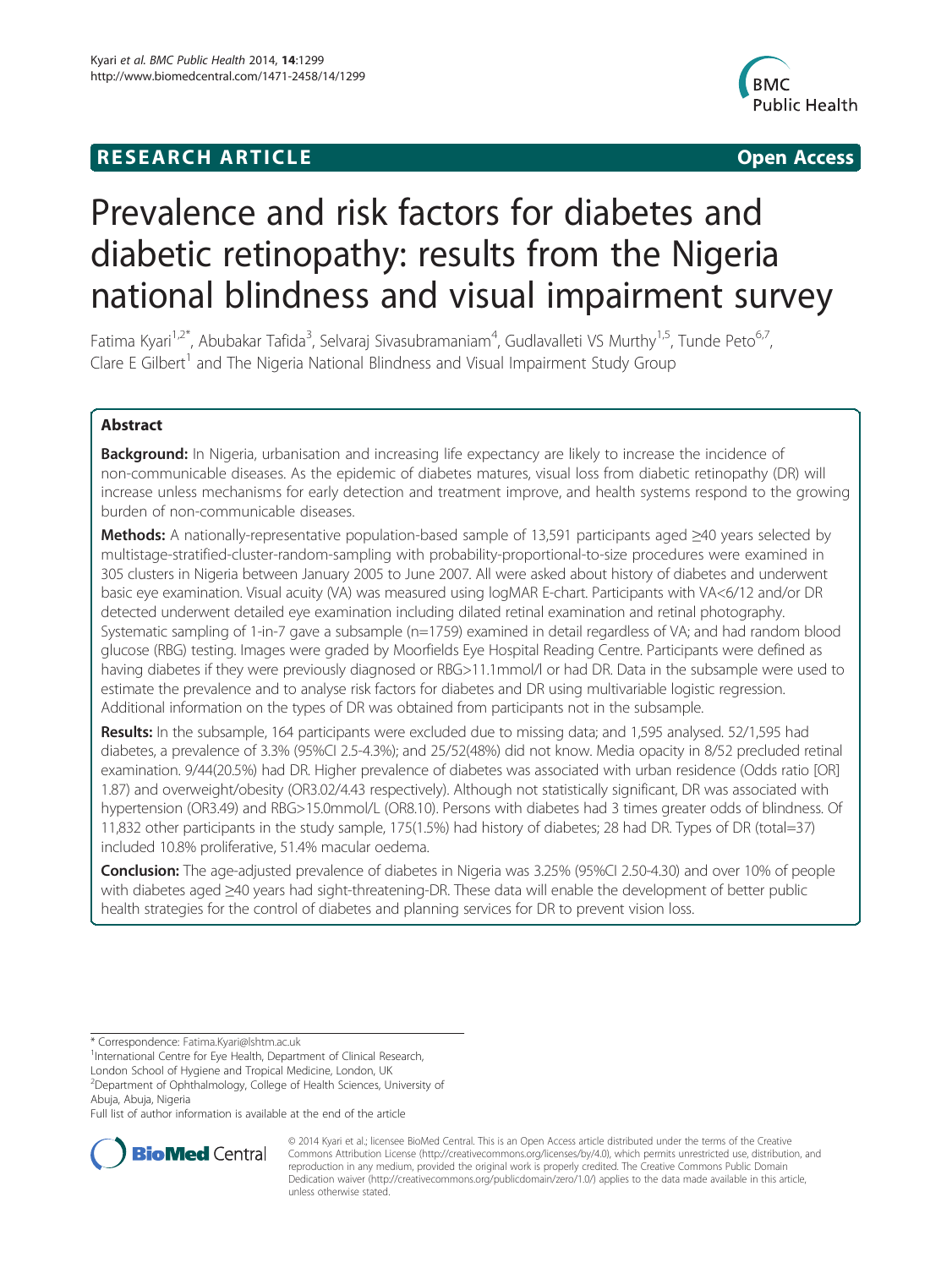## Background

The number of people (aged 20-79 years) with diabetes mellitus (diabetes) worldwide is projected to increase from 382 million in 2013 to 592 million in 2035 [\[1](#page-9-0)]. India and other parts of Asia will have the highest number of people with diabetes by 2035, but the highest percentage increase will be in the Middle Eastern Crescent (+96%) and Sub-Saharan Africa (+109%) [\[1](#page-9-0)]. In Sub-Saharan Africa the number of people with diabetes is projected to increase from 19.8 million in 2013 to 41.4 million in 2035 [[1\]](#page-9-0) but public health strategies for managing the emerging diabetes epidemic are inadequate or non-existent.

Globally, diabetic retinopathy (DR) accounts for 5% of all blindness, affecting 2 million people [\[2](#page-9-0)], and it is the leading cause of blindness in people aged 15 – 64 years in industrialized countries. Diabetic retinopathy can be classified into two broad categories: non-proliferative DR (NPDR) and proliferative DR (PDR). PDR and diabetic macular edema (DME) are both sight-threatening and can result in visual impairment and/or blindness. The major risk factors for DR are long duration of diabetes, poor glycaemic control and hypertension [\[3](#page-9-0)], and there is evidence from clinical trials that early treatment of PDR and DME can preserve visual acuity [\[4](#page-10-0)]. Visual loss from DR is, therefore, potentially avoidable. Indeed, it has been estimated that blindness from DR could be reduced by as much as 90% if agreed treatment protocols and standardized care for diabetics were to be implemented [[2](#page-9-0)].

In Nigeria, a national survey of non-communicable diseases undertaken in 1992 reported the national prevalence of diabetes to be 2.8% (95% CI 2.6-3.1%) in persons aged 15 years and above [[5\]](#page-10-0). In another survey in an urban population in southern Nigeria the prevalence of diabetes was 6.8% (95% CI 4.6-9.0%) among those aged 40 years and above [\[6](#page-10-0)], while other studies reported prevalence figures ranging from 1.6% to 12.7% in those aged 15 years and above [\[7](#page-10-0)-[12](#page-10-0)]. In Ghana the adjusted prevalence of diabetes was 6.4% (95% CIs not reported) among those aged 25-years and above [\[13\]](#page-10-0). However, none of the studies in West Africa reported the proportion of persons with diabetes who had DR.

In Nigeria there is rapid urbanisation and increasing life expectancy, so an increase in the incidence of noncommunicable diseases (NCD), including diabetes, is to be anticipated. Indeed, data from the Nigeria national blindness and visual impairment survey showed that the prevalence of hypertension is already very high (44.9%; 95% CI 43.5-46.3%) [\[14\]](#page-10-0).

Nigeria has the largest population of all African countries, being 128 million at the time of the national blindness and visual impairment survey (January 2005 to June 2007). Nigeria has six main administrative divisions/geopolitical zones (GPZ), 36 states and a Federal Capital

Territory; 50.3% of the population live in urban areas, and 62.6% live below the poverty line [\[15](#page-10-0)] despite a rapidly increasing GDP.

This paper reports findings in relation to diabetes and DR from the Nigeria national blindness and visual impairment survey, which involved participants aged 40 years and above across the country between 2005 and 2007. The following are presented in this paper: the prevalence of diabetes and risk factors for diabetes; the prevalence and types of DR and risk factors for DR, and the causes of vision loss in participants with diabetes. The national survey gave a prevalence estimate for blindness (presenting visual acuity [VA] of <3/60 in the better eye) of 4.2% (95% CI 3.8-4.6%) [\[16](#page-10-0)]. Cataract was the commonest cause of blindness (43%) and DR was responsible for 0.5% of blindness [\[17\]](#page-10-0). More in-depth data on diabetes and DR will enable the development of better public health strategies for the control of diabetes, and planning services for DR to prevent vision loss.

## Methods

#### Study design and clinical assessment

The Nigeria national blindness and visual impairment survey was a cross-sectional population-based survey designed to determine the prevalence and causes of blindness and visual impairment. Multistage stratified cluster random sampling with probability-proportional-to-size procedures were used to ensure a nationally representative sample, and 13,591 of the 15,027 enumerated individuals aged 40 years and above were examined (response rate 90%) in 305 clusters across the 36 states and Federal Capital Territory of Nigeria (Figure [1\)](#page-2-0). Survey methods have been described in detail, including, quality assurance and data management [\[18\]](#page-10-0). Data were collected by two teams of Nigerians each comprising two ophthalmologists, one optometrist and two ophthalmic nurses. Interobserver agreement studies of visual acuity (VA) testing were performed during pilot studies undertaken in each of the six geopolitical zones (GPZ), which are the main administrative divisions in the country. The average kappa statistic for VA testing were 0.53 (moderate agreement) for inter-observer differences of one or less letters; and 0.39 (fair agreement) for inter-observer differences of two or less letters. For Mehra-Minassian lens opacity grading [[19](#page-10-0)] the kappa was 0.70 (substantial agreement).

The study adhered to the tenets of the Declaration of Helsinki and ethical approval was obtained from the Ethics Committee of the London School of Hygiene & Tropical Medicine and the Federal Ministry of Health, Nigeria. Informed verbal consent was obtained from community leaders, heads of households and all participants. All participants identified with ocular pathology requiring assessment and/or treatment were referred to the nearest eye service, including those with sight threatening DR (STDR).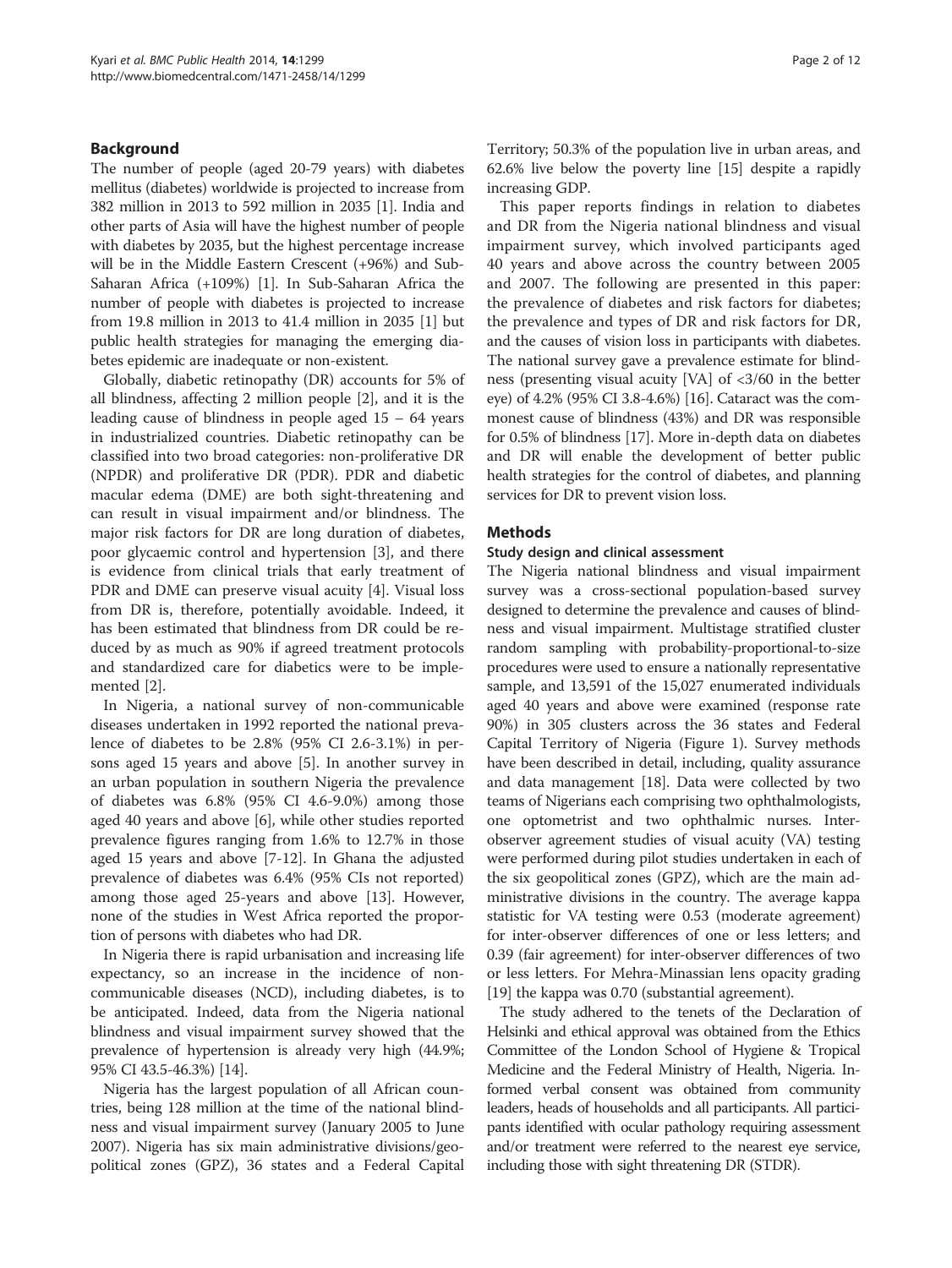<span id="page-2-0"></span>

#### Selection of the subsample

Systematic sampling of 1-in-7 of all participants ( $N =$ 13,591) at the time of registration gave a subsample  $(n = 1,759)$  (Figure [2](#page-3-0)), who were all examined in detail (see below) regardless of presenting VA or ocular findings. Participants in the subsample had random blood glucose (RBG) testing of capillary blood drawn with a lancet fingerprick (Omron one-touch ultra blood glucose meter). This subsample was used to estimate the prevalence of diabetes and DR, and to assess their risk factors.

#### Procedures on all participants

All participants were interviewed to obtain information on personal and demographic details and they were asked whether they had diabetes previously diagnosed by a doctor or were on treatment for diabetes. Height was measured to the nearest tenth of a centimeter and weight to the nearest 100gram using standard equipment. Blood pressure (BP) was recorded three times with BP Omron wrist instrument (Omron Healthcare Ltd, Milton Keynes, England) after resting for at least 10 minutes. Average values were used in this analysis. Presenting and best corrected VA were measured using a reduced logMAR tumbling-E chart. [[20,21\]](#page-10-0) All participants had a basic eye examination by an ophthalmologist.

#### Detailed eye examination

All participants in the subsample as well as participants with a VA  $\langle 6/12$  in one or both eyes and/or DR or other posterior ocular pathology seen on undilated fundoscopy also underwent detailed eye examination. Detailed examination was performed by experienced ophthalmologists and included slit-lamp biomicroscopy (Zeiss SL 115 Classic Slit Lamp, Carl Zeiss Meditec AG Jena Germany) and dilated retinal examination using 60D aspheric condensing lens (Volk) and binocular indirect ophthalmoscopy (BIO; Keeler all-pupil) with a 20D lens. Lens opacities were graded using the Mehra-Minassian [[19](#page-10-0)] and World Health Organization (WHO) grading systems [\[22](#page-10-0)]. Participants also had digital retinal photography (Zeiss Visucam Lite Desk Top Fundus Camera, Carl Zeiss Meditec AG Jena Germany) focused on the optic nerve head and the macular region through a dilated pupil. Images were graded by Moorfields Eye Hospital Reading Centre (MEHRC).

#### Data on the types of diabetic retinopathy

Data on the types of DR were obtained from two sources. First, from diabetics identified in the subsample and second from the larger number of participants not in the subsample  $(n = 11,832)$  (Figure [2](#page-3-0)) in whom DR was detected.

#### Definition of diabetes, diabetic retinopathy and vision loss

Diabetes was defined as a self-reported positive history of diabetes, or a RBG of 11.1 mmol/l or higher [\[23\]](#page-10-0) (subsample only) and/or DR was detected on dilated retinal examination and/or was identified by MEHRC from images. Among those with a history of diabetes, the duration of diabetes was not ascertained as this was likely to be very unreliable and it was anticipated that a high proportion of diabetics would not have been diagnosed. In the MEHRC,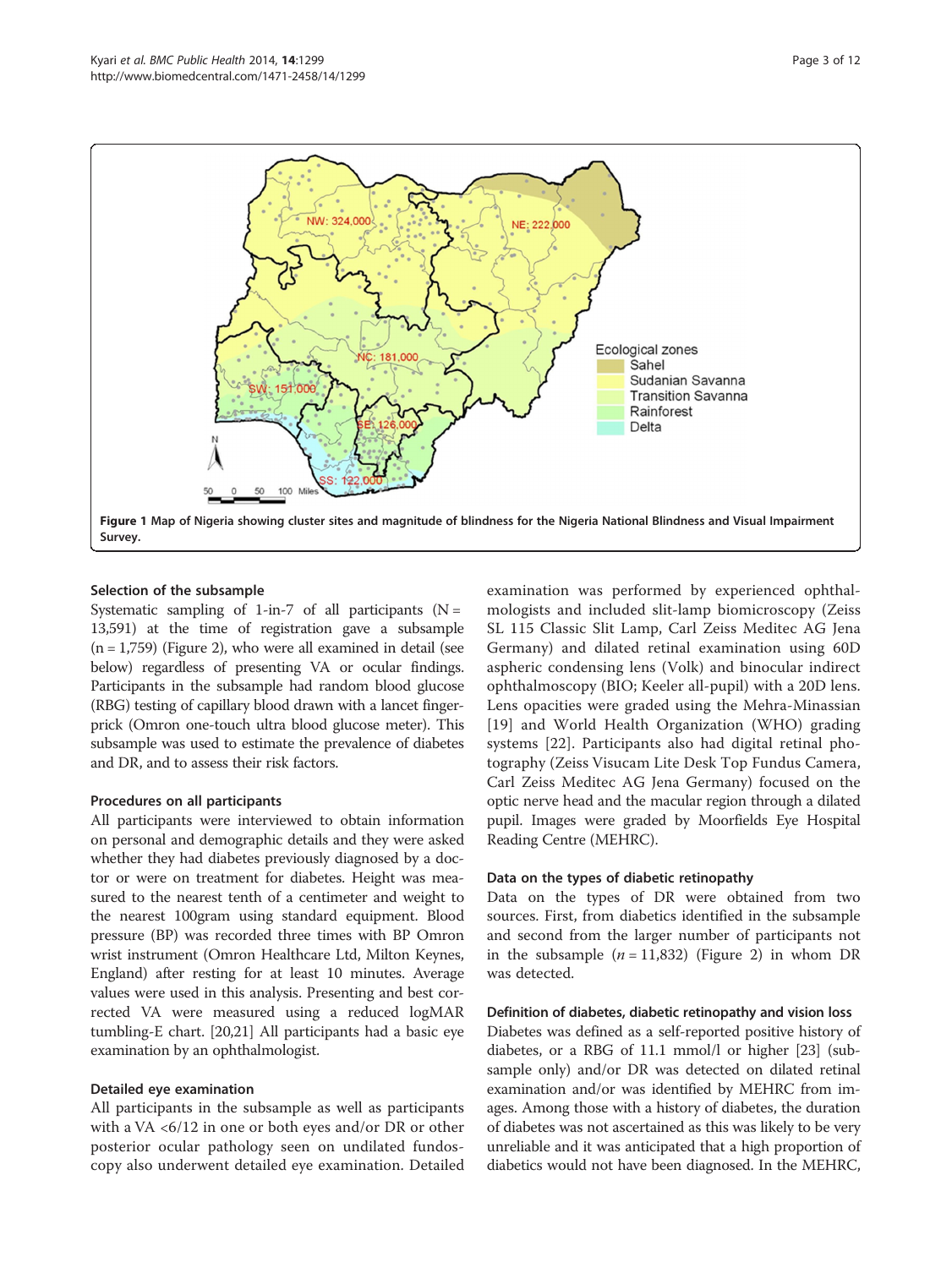images were viewed "full screen" on a 24-inch Eizo S2433W monitor calibrated using a DataColor Spyder 2 calibrator or a 24-inch widescreen Dell 2407wfp monitor calibrated using a Gretag Macbeth Eye One Display 2 calibrator. Diabetic retinopathy was defined as the presence of microaneurysms, dot-blot haemorrhages, intra-retinal microvascular anomalies (IRMA), new vessels on the disc or elsewhere, cotton-wool spots, exudates and clinically significant macular edema. Diabetic retinopathy was classified as NPDR, PDR and DME based on a modified ETDRS classification [\[24\]](#page-10-0). If retinal images were not available nor readable due to media opacity, findings recorded

Visual acuity was classified using WHO categories which use the presenting VA in the better eye. Moderate visual impairment (VI) was defined as <6/18 to >6/60; severe VI as  $\langle 6/60 \rangle$  to  $>3/60$ , and blindness as  $\langle 3/60 \rangle$  [\[25](#page-10-0)]. An additional category of mild VI was included i.e. <6/12 to >6/18. All participants with a presenting VA of  $\langle 6/12 \rangle$  in one or both eyes were examined in detail, and all possible causes of vision loss were listed for each eye. The most preventable

by the examining ophthalmologists were used.

or treatable disorder was then selected as the main cause for the person, using WHO guidelines [[26](#page-10-0)].

#### Data analysis and statistical methods

#### a) Subsample  $(n = 1,759)$

Participants with a positive history of diabetes were classified as known diabetics, those with a raised RBG who were unaware they had diabetes were classified as new diabetics, and those with missing data on their diabetes status were excluded. This dataset was used to estimate the prevalence of diabetes and DR, and for analyses of their risk factors ( $n = 1,595$ ). The risk of diabetes and DR were assessed in relation

to socio-demographic factors (increasing age, gender, ethnicity and literacy); location (urban residence and GPZ) and biophysical factors (hypertension and body mass index). Risk factors for DR also included axial length. The association of diabetes with vision loss was also assessed. Age was grouped in 10-year categories; ethnic groups with >100 participants

<span id="page-3-0"></span>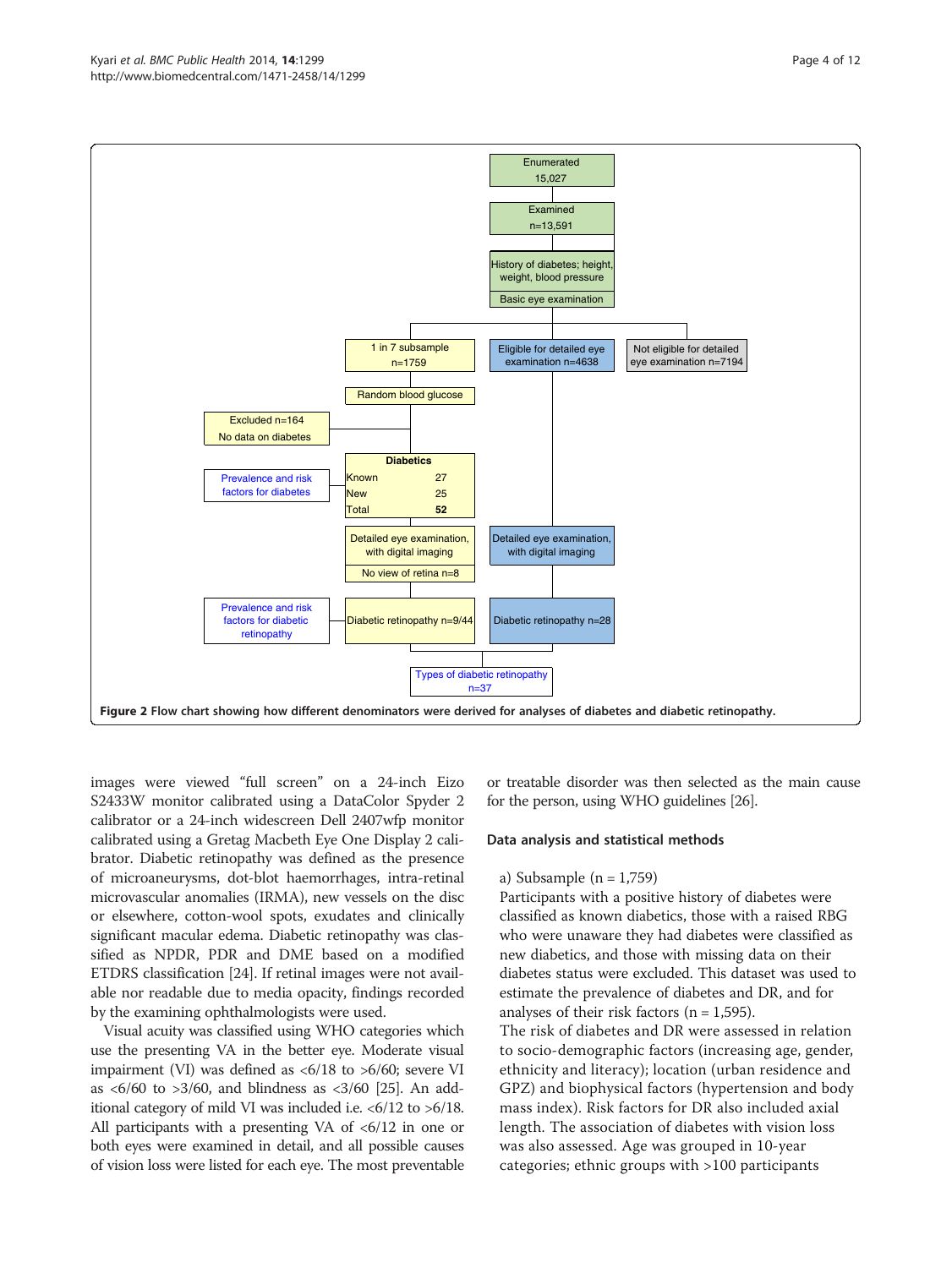(Fulani, Hausa, Ibo and Yoruba) were analysed separately, combining smaller ethnic groups into an "others" category. Literacy was defined by the ability to read and write and urban residence was defined as a settlement of more than 20,000 people. Hypertension was defined as WHO stage 1 for systolic/diastolic BP of >140/90 mmHg, stage 2 > 160/100 mmHg and stage 3 > 180/110 mmHg [[27\]](#page-10-0). Body mass index (BMI) was calculated by dividing body weight (kg) by height (m) squared and categorized according to the WHO international classification for adults i.e., underweight (<18.5 kg/m<sup>2</sup>), normal (18.5–24.9 kg/m<sup>2</sup>), overweight  $(25.0-29.9 \text{ kg/m}^2)$  and obese (>30.0 kg/m<sup>2</sup>) [[28\]](#page-10-0). Random blood glucose was grouped as normal  $\left($ <11.1 mmol/L), high RBG > 11.1-14.9 mmol/L and high RBG > 15.0 mmol/L. Axial length was assessed as a continuous variable and as quartiles. Associations with potential risk factors were explored using the Pearson design-based F test for binary traits and other categorical data. Univariate and multivariate logistic regression analyses were performed to identify significant associations. Risk factors identified in univariate analyses with p-values <0.2 were included in the multivariate analyses. Adjusted odds ratios (OR) with 95% confidence intervals (CI) were calculated. All analyses took account of additional variation introduced by the stratified cluster sampling design. P-values <0.05 were considered as statistically significant.

## b) Whole dataset

The number of participants with DR among those not in the subsample  $(n = 11,832)$  was also determined. The types of DR and the main cause of vision loss seen in all persons with DR in the whole dataset were also described. Missing values were excluded from all analyses. All the analyses were performed using Stata (Stata/IC 13.1; Stata Corp, College Station, TX).

#### Results

The subsample was representative of the whole study sample by age, gender and place of residence (Table 1). The mean age (standard deviation [SD]) for the whole sample was 55.9 (12.4) years and for the 1-in-7 subsample was 56.1 (12.1) years. The difference in the means was not statistically significant ( $p = 0.62$ ). In the subsample, 164 participants had insufficient data to determine their diabetes status and were excluded from the diabetes analysis. The excluded participants did not differ to those analysed with respect to age ( $p = 0.09$ ), gender ( $p = 0.74$ ) and place of residence ( $p = 0.70$ ). The mean age (SD) for those analysed in the subsample was 56.1 (12.0) years and for those excluded in subsample because of missing data was 55.4 (13.3) years. The difference in the means was not statistically significant ( $p = 0.48$ ).

| Table 1 Socio-demographic characteristics of the   |
|----------------------------------------------------|
| subsample compared with the whole study population |

|                                   |       | Whole study population<br>$N = 13591$ | 1-in-7 subsample<br>$n = 1759$ |                  |  |
|-----------------------------------|-------|---------------------------------------|--------------------------------|------------------|--|
|                                   | N     | % (95% CI)                            | n                              | % (95% CI)       |  |
| Socio-demographic factors         |       |                                       |                                |                  |  |
| Age-group in years ( $p = 0.62$ ) |       |                                       |                                |                  |  |
| 40-49                             | 4889  | 36.0 (34.8-37.2)                      | 616                            | 35.0 (32.7-37.4) |  |
| 50-59                             | 3577  | 26.3 (25.5-27.2)                      | 461                            | 26.2 (24.1-28.4) |  |
| 60-69                             | 2773  | 20.4 (19.6-21.2)                      | 368                            | 20.9 (19.1-22.8) |  |
| 70-79                             | 1653  | 12.2 (11.5-12.9)                      | 229                            | 13.0 (11.5-14.7) |  |
| $80+$                             | 699   | $5.1$ $(4.7-5.7)$                     | 85                             | 4.9 (4.0-5.9)    |  |
| Gender ( $p = 0.44$ )             |       |                                       |                                |                  |  |
| Female                            | 7345  | 54.0 (53.1-55.0)                      | 937                            | 53.3 (51.0-55.5) |  |
| Male                              | 6246  | 46.0 (45.0-46.9)                      | 822                            | 46.7 (44.5-46.8) |  |
| Place of residence ( $p = 0.13$ ) |       |                                       |                                |                  |  |
| Rural                             | 10540 | 77.6 (72.5-81.9)                      | 1371                           | 77.9 (72.9-82.3) |  |
| Urban                             | 3051  | 22.4 (18.1-27.6)                      | 388                            | 22.1 (17.7-27.1) |  |
| <b>Total</b>                      | 13591 | 100                                   | 1759                           | 100              |  |

## Prevalence of diabetes and risk factors associated with diabetes

In the subsample, 164 (9.3%) participants had missing data on diabetes status and so were excluded, leaving 1,595 for analysis. The prevalence of diabetes was 3.3% (95% CI 2.5 - 4.3%). Of the 52 participants who had diabetes, 25 (48%) were not aware that they had diabetes (new); and over half of the 27 who knew they had diabetes (52%) had high RBG > 11.1 mmol/L. Although the differences were not statistically significant, those who did not know they had diabetes were more likely to be younger than 50 years or older than 70 years, female and living in rural areas.

The prevalence of diabetes was highest in those aged 80 years and above (8.1% 95% CI 3.7-16.9), being 2.9% (95% CI 2.0-4.1%) among those aged 40-59 years, the economically active age group. There were no differences by gender or ethnic group (Table [2](#page-5-0)). The age-specific diabetes prevalence standardized to the 2012 population of Nigeria also showed increasing diabetes prevalence with increasing age above 40 years (Table [3](#page-5-0)). People with diabetes were more likely to live in urban areas, to be overweight or obese, literate, hypertensive (any stage) and blind (Table [4](#page-6-0)). In multivariate analysis, being aged 80 years and above, living in an urban location, and being overweight or obese remained independent risk factors.

## Prevalence of diabetic retinopathy and risk factors associated with diabetic retinopathy

In eight individuals the posterior pole could not be examined due to cataracts, corneal opacity or vitreous opacity (Table [5\)](#page-7-0). The proportion of persons with diabetes with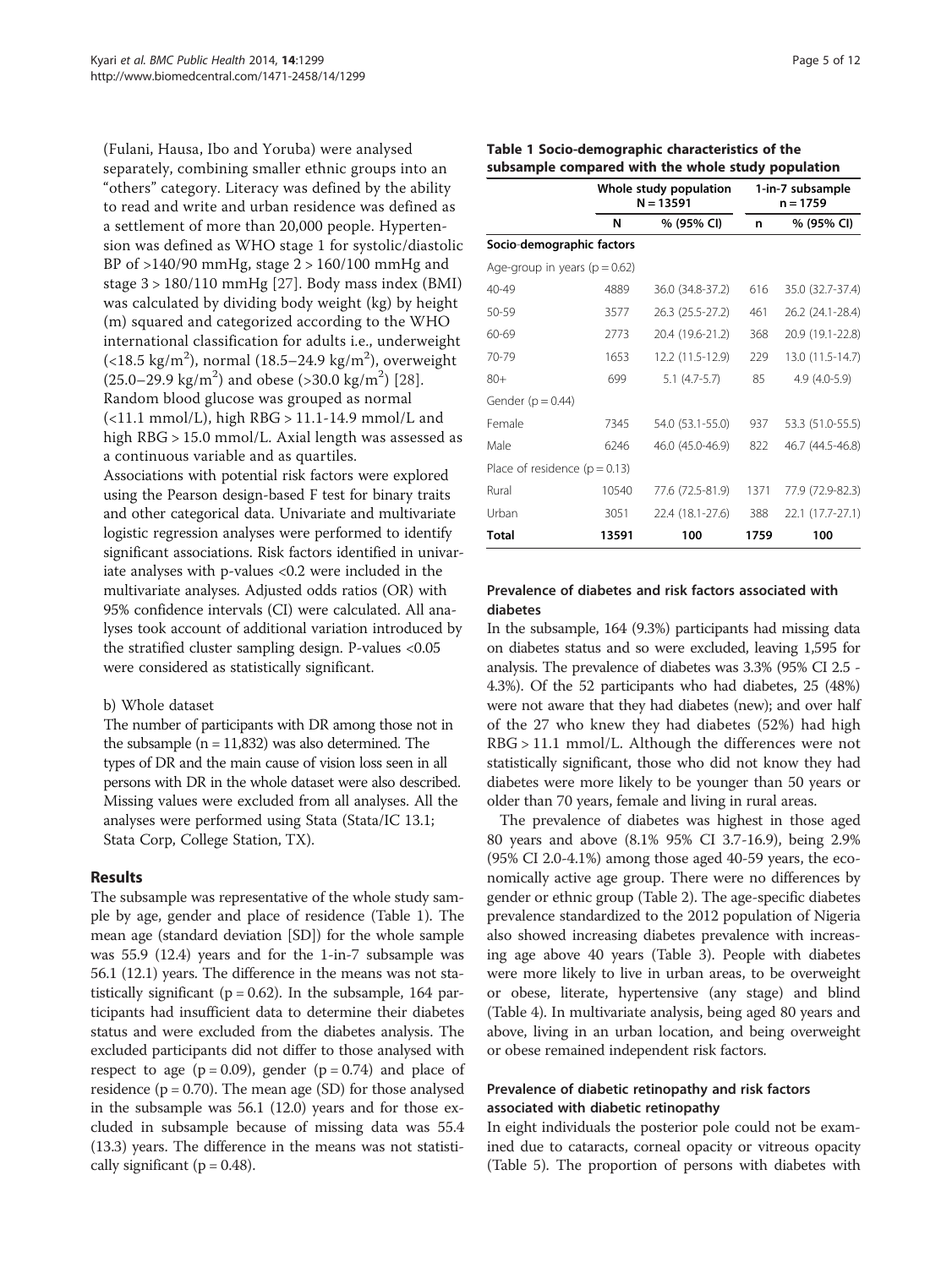|                                   | and piophysical lactors, in the subsample | Total | <b>Diabetes</b> |     | Prevalence  |       |
|-----------------------------------|-------------------------------------------|-------|-----------------|-----|-------------|-------|
|                                   |                                           | N     | n               | %   | 95% CI      | P     |
|                                   |                                           |       |                 |     |             | value |
| Socio-demographic<br>factors      |                                           |       |                 |     |             |       |
| Age group<br>(years)              | $40 - 49$                                 | 557   | 14              | 2.5 | $1.5 - 4.2$ | 0.17  |
|                                   | $50 - 59$                                 | 412   | 14              | 3.4 | $2.0 - 5.6$ |       |
|                                   | $60 - 69$                                 | 346   | 11              | 3.2 | $1.7 - 5.9$ |       |
|                                   | 70 - 79                                   | 206   | 7               | 3.4 | $1.6 - 6.9$ |       |
|                                   | $80 +$                                    | 74    | 6               | 8.1 | 3.7-16.9    |       |
|                                   |                                           | 1595  |                 |     |             |       |
| Gender                            | Female                                    | 852   | 23              | 2.7 | $1.8 - 4.0$ | 0.19  |
|                                   | Male                                      | 743   | 29              | 3.9 | $2.7 - 5.7$ |       |
|                                   |                                           | 1595  |                 |     |             |       |
| Ethnic<br>group                   | Fulani                                    | 83    | $\overline{2}$  | 2.4 | $0.6 - 8.9$ | 0.87  |
|                                   | Hausa                                     | 384   | 11              | 2.9 | $1.6 - 5.0$ |       |
|                                   | Ibo                                       | 224   | 7               | 3.1 | $1.4 - 7.0$ |       |
|                                   | Yoruba                                    | 335   | 14              | 4.2 | $2.5 - 6.9$ |       |
|                                   | Others                                    | 562   | 18              | 3.2 | $2.0 - 5.1$ |       |
|                                   |                                           | 1588* |                 |     |             |       |
| Literacy                          | Illiterate                                | 894   | 21              | 2.4 | $1.5 - 3.6$ | 0.02  |
|                                   | Literate                                  | 701   | 31              | 4.4 | $3.1 - 4.3$ |       |
|                                   |                                           | 1595  |                 |     |             |       |
| Location:<br>residence            | Rural                                     | 1240  | 31              | 2.5 | $1.8 - 3.5$ | 0.001 |
|                                   | Urban                                     | 355   | 21              | 5.9 | 3.9-8.9     |       |
| Location:<br>geopolitical<br>zone | South East                                | 192   | 5               | 2.6 | $1.0 - 7.0$ | 0.90  |
|                                   | North West                                | 432   | 12              | 2.8 | $1.7 - 4.7$ |       |
|                                   | North Central                             | 267   | 8               | 3   | $1.4 - 6.2$ |       |
|                                   | South South                               | 230   | 8               | 3.5 | $1.7 - 7.1$ |       |
|                                   | South West                                | 343   | 13              | 3.8 | $2.3 - 6.2$ |       |
|                                   | North East                                | 131   | 6               | 4.6 | $2.1 - 9.7$ |       |
| <b>Biophysical</b><br>factors     |                                           |       |                 |     |             |       |
| Blood<br>pressure<br>(mmHg)       | Normal                                    | 878   | 21              | 2.4 | $1.6 - 3.7$ | 0.03  |
|                                   | Hypertension<br>(any)                     | 710   | 31              | 4.4 | $3.1 - 6.1$ |       |
|                                   |                                           | 1588* |                 |     |             |       |
| Blood<br>pressure<br>(mmHg)       | Normal                                    | 878   | 21              | 2.4 | $1.6 - 3.7$ | 0.13  |
|                                   | Hypertension<br>stage 1                   | 373   | 15              | 4   | $2.5 - 6.5$ |       |

#### <span id="page-5-0"></span>Table 2 Prevalence of diabetes, by socio-demographic and biophysical factors, in the subsample

## Table 2 Prevalence of diabetes, by socio-demographic and biophysical factors, in the subsample (Continued)

| Total                                      |                         | 1595  | 52 | 3.3  | $2.5 - 4.3$  |         |
|--------------------------------------------|-------------------------|-------|----|------|--------------|---------|
|                                            | Blind (<3/60)           | 53    | 6  | 11.3 | $5.1 - 23.2$ |         |
| Visual<br>acuity                           | Not blind<br>(>3/60)    | 1542  | 46 | 3    | $2.3 - 4.0$  | 0.001   |
|                                            |                         | 1575* |    |      |              |         |
|                                            | Obese                   | 134   | 11 | 8.2  | $4.7 - 14.0$ |         |
|                                            | Overweight              | 286   | 17 | 5.9  | $3.8 - 9.3$  |         |
|                                            | Normal                  | 968   | 20 | 2.1  | $1.3 - 3.2$  |         |
| Body mass<br>index<br>(kq/m <sup>2</sup> ) | Underweight             | 187   | 3  | 1.6  | $0.5 - 4.9$  | < 0.001 |
|                                            |                         | 1588* |    |      |              |         |
|                                            | Hypertension<br>stage 3 | 148   | 8  | 5.4  | $2.8 - 10.3$ |         |
|                                            | Hypertension<br>stage 2 | 189   | 8  | 4.2  | $2.2 - 8.1$  |         |

\*missing values excluded.

data on retinal findings who had any type of DR was 20.5% (9/44). Persons who knew they had diabetes had a higher rate of DR than persons newly diagnosed with diabetes: 25.0% (6/24) compared with 15.0% (3/20) respectively. Two thirds of the DR was sight-threatening, which affected 1 in 7 of persons with diabetes.

Other retinal and/or macular pathology was detected in 12 (23.1%) of participants in the subsample with diabetes but who did not have DR (e.g. branch retinal vein occlusion).

## Risk factors for DR among people with diabetes in the subsample

In univariate analysis, the only factors associated with DR at the  $p \le 0.2$  level were hypertension (any, and stages 2 and 3) and high RBG > 15.0 mmol/L (OR 9.0; 95% CI 0.89-91.43,  $p = 0.06$ ). In multivariable analysis, high RBG > 15.0 mmol/L was the strongest predictor of DR but it did not reach statistical significance (OR 8.1; 95% CI 0.81-

|  |  | Table 3 Age-standardized diabetes prevalence |  |  |  |  |
|--|--|----------------------------------------------|--|--|--|--|
|--|--|----------------------------------------------|--|--|--|--|

|                   |      | Sub-sample | <b>Prevalence of diabetes</b> |      |                                |               |
|-------------------|------|------------|-------------------------------|------|--------------------------------|---------------|
|                   |      |            | Crude rate                    |      | Age-adjusted rate <sup>a</sup> |               |
|                   | N    | $\%$       | n                             | $\%$ | $\%$                           | 95% CI        |
| Age group (years) |      |            |                               |      |                                |               |
| 40-49             | 557  | 34.9       | 14                            | 2.51 | 1.93                           | 1.95-5.46     |
| 50-59             | 412  | 25.8       | 14                            | 3.40 | 3.39                           | $2.01 - 5.62$ |
| 60-69             | 346  | 21.7       | 11                            | 3.18 | 4.66                           | 1.16-4.03     |
| 70-79             | 206  | 12.9       | 7                             | 3.40 | 5.63                           | $0.97 - 4.17$ |
| $80+$             | 74   | 4.6        | 6                             | 8.11 | 6.17                           | 4.86-22.22    |
| Total             | 1595 | 100.0      | 52                            | 3.26 | 3.25                           | 2.50-4.30     |

 $a$  = standardised to Nigeria 2012 population.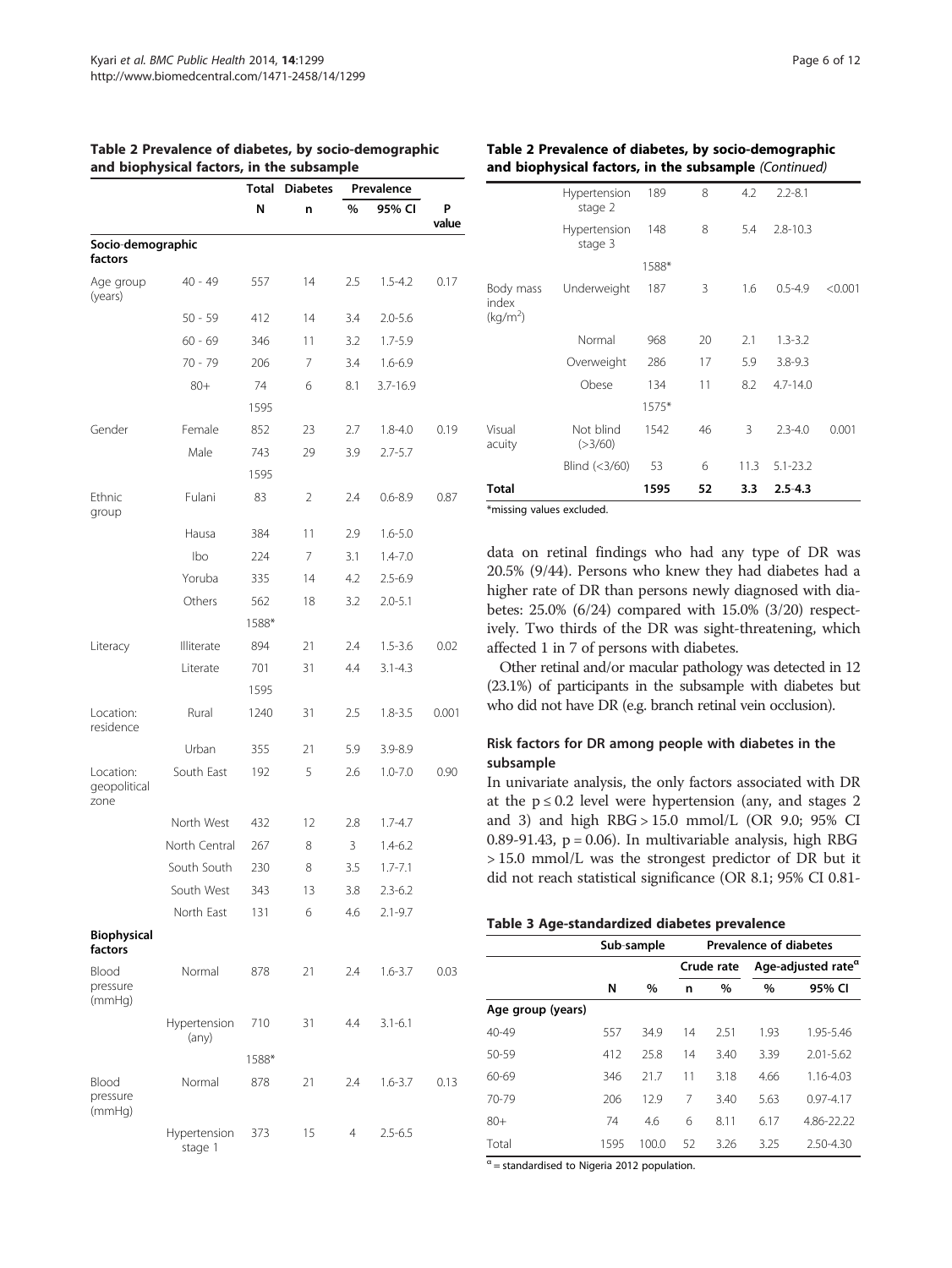|                            |                      | Univariate analysis |               |         | Multivariate analysis |               |         |
|----------------------------|----------------------|---------------------|---------------|---------|-----------------------|---------------|---------|
|                            |                      | Odds ratio          | 95% CI        | p-value | Odds ratio            | 95% CI        | p-value |
| Socio-demographic factors  |                      |                     |               |         |                       |               |         |
| Age group (years)          | $40 - 49$            | Reference           |               |         | Reference             |               |         |
|                            | $50 - 59$            | 1.36                | $0.64 - 2.91$ | 0.43    | 1.33                  | $0.62 - 2.87$ | 0.47    |
|                            | $60 - 69$            | 1.27                | $0.55 - 2.96$ | 0.58    | 1.59                  | $0.67 - 3.76$ | 0.29    |
|                            | $70 - 79$            | 1.36                | $0.55 - 3.38$ | 0.50    | 1.60                  | $0.59 - 4.40$ | 0.36    |
|                            | $80+$                | 3.42                | 1.32-8.81     | 0.01    | 5.04                  | 1.80-14.11    | 0.00    |
| Gender                     | Female               | Reference           |               |         | Reference             |               |         |
|                            | Male                 | 1.46                | $0.83 - 2.59$ | 0.19    | 1.52                  | $0.79 - 2.95$ | 0.21    |
| Ethnic group               | Fulani               | Reference           |               |         |                       |               |         |
|                            | Hausa                | 1.19                | $0.27 - 5.26$ | 0.81    |                       |               |         |
|                            | Ibo                  | 1.31                | $0.26 - 6.54$ | 0.74    |                       |               |         |
|                            | Yoruba               | 1.77                | $0.41 - 7.69$ | 0.45    |                       |               |         |
|                            | Others               | 1.34                | $0.31 - 5.77$ | 0.69    |                       |               |         |
| Literacy                   | Illiterate           | Reference           |               |         | Reference             |               |         |
|                            | Literate             | 1.92                | 1.09-3.40     | 0.02    | 1.93                  | $0.92 - 4.06$ | 0.08    |
| Location:                  | Rural                | Reference           |               |         | Reference             |               |         |
| Place of residence         | Urban                | 2.45                | 1.39-4.32     | 0.00    | 1.87                  | $1.01 - 3.47$ | 0.05    |
| Location:                  | South east           | Reference           |               |         |                       |               |         |
| Geopolitical zone          | North west           | 1.07                | $0.34 - 3.41$ | 0.91    |                       |               |         |
|                            | North central        | 1.16                | $0.32 - 4.14$ | 0.82    |                       |               |         |
|                            | South south          | 1.35                | 0.38-4.82     | 0.65    |                       |               |         |
|                            | South west           | 1.47                | $0.47 - 4.64$ | 0.51    |                       |               |         |
|                            | North east           | 1.80                | $0.49 - 6.63$ | 0.38    |                       |               |         |
| <b>Biophysical factors</b> |                      |                     |               |         |                       |               |         |
| Blood pressure             | Normal               | Reference           |               |         |                       |               |         |
|                            | Hypertension (any)   | 1.86                | 1.06-3.29     | 0.03    |                       |               |         |
| Blood pressure             | Normal               | Reference           |               |         | Reference             |               |         |
|                            | Hypertension stage 1 | 1.71                | 0.88-3.31     | 0.11    | 1.37                  | $0.70 - 2.70$ | 0.36    |
|                            | Hypertension stage 2 | 1.80                | $0.79 - 4.13$ | 0.16    | 1.18                  | $0.47 - 3.00$ | 0.73    |
|                            | Hypertension stage 3 | 2.33                | 1.00-5.44     | 0.05    | 1.38                  | $0.53 - 3.62$ | 0.51    |
| Body mass index            | Underweight          | 0.77                | $0.22 - 2.66$ | 0.69    | Reference             | $0.30 - 2.56$ | 0.60    |
|                            | Normal               | Reference           |               |         | 1.00                  |               |         |
|                            | Overweight           | 3.00                | 1.53-5.87     | 0.01    | 3.02                  | 1.43-6.39     | 0.00    |
|                            | Obese                | 4.24                | 2.02-8.89     | 0.00    | 4.43                  | 1.82-10.78    | 0.00    |
| Visual acuity              | Not blind (VA >3/60) | Reference           |               |         | Reference             |               |         |
|                            | Blind (VA <3/60)     | 4.15                | 1.69-10.22    | 0.00    | 3.20                  | 1.10-9.30     | 0.03    |

#### <span id="page-6-0"></span>Table 4 Univariate and multivariable analysis of risk factors for diabetes

 $VA =$  visual acuity.

81.20). Confidence intervals were wide around all odds ratios due to the small sample size (data not shown).

## Visual impairment/blindness in diabetes and diabetic retinopathy

In the subsample 15/52 (28.8%) of those with diabetes were visually impaired. Uncorrected refractive error was

the commonest cause (40%), followed by cataract and uncorrected aphakia (20% and 6% respectively). Other causes included optic atrophy, age related macular degeneration, corneal opacity and unexplained. People with diabetes were over three times more likely to be blind than those without diabetes (adjusted odds ratio 3.2, 95% CI 1.2-9.3) (Table [3](#page-5-0)).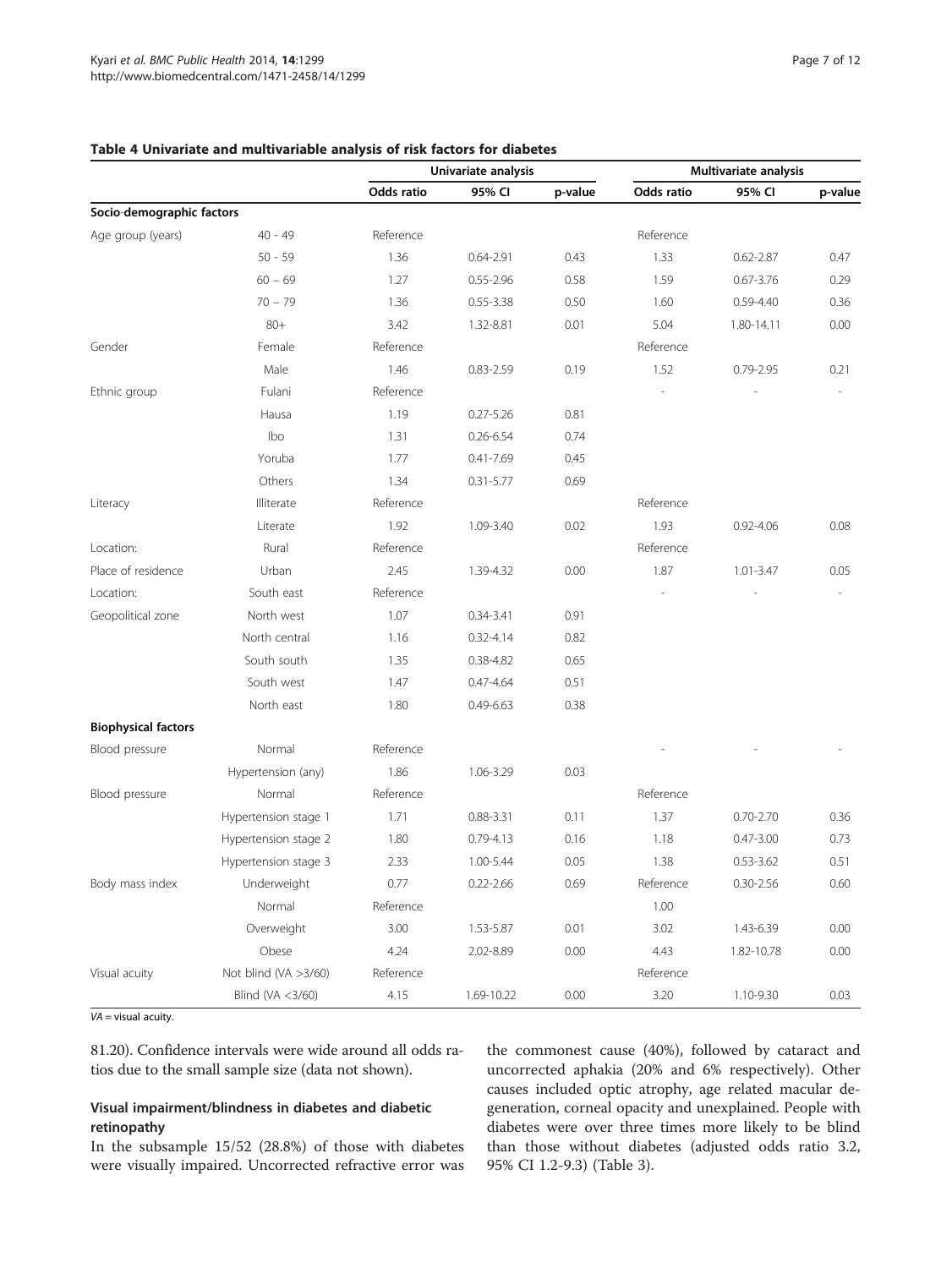|                                     | Known DM $(n = 27)$ |      | New DM $(n = 25)$ |      | Total $(n = 52)$ |            |
|-------------------------------------|---------------------|------|-------------------|------|------------------|------------|
|                                     | N                   | $\%$ | N                 | $\%$ | N                | %          |
| Unable to assess fundus (poor view) | 3                   |      |                   |      | $8^{\#}$         |            |
| Data on retinal findings            | 24                  | 100% | 20                | 100% | 44               | 100%       |
| Normal retina and macula            | 12                  |      | 11                |      | 23               |            |
| Diabetic retinopathy:               | 6                   | 25%  | 3                 | 15%  | 9                | 20.5%      |
| Non-proliferative                   |                     |      |                   |      |                  |            |
| Proliferative                       |                     |      | $\Omega$          |      |                  | $1*$       |
| Diabetic macular edema              |                     |      |                   |      |                  | $5^\omega$ |
| Other retinal/macular abnormality   | 6                   | 25%  | 6                 | 30%  | 12               | 27.3%      |

<span id="page-7-0"></span>Table 5 Retinal/macular findings in the most affected eye of participants with diabetes in the subsample

 $DM =$  diabetes mellitus; NPDR = non-proliferative diabetic retinopathy; PDR = proliferative diabetic retinopathy; DME = diabetic macular edema.

\*NPDR in the other eye.

<sup>@</sup>3 had DME and NPDR in the same eye.

# Unable to view fundus in both eyes, or of other eye if one eye was normal: cataract (5), corneal opacity (1), vitreous haze (2).

#### Types of diabetic retinopathy

In the subsample, six of the nine individuals with DR had STDR (one with PDR; five with DME). Among the 11,832 individuals not in the subsample 175 had a history of diabetes and 28 participants were identified with DR. Over half of the individuals with DR (16/28, 57.1%) did not know they had diabetes.

The types of retinopathy in the most affected eye in the 37 participants with DR (i.e. 9 in the subsample; 28 not in the subsample) were as follows: NPDR 27 (72.9%); PDR 4 (10.8%) and DME 19 (51.4%). Thus, STDR requiring assessment for treatment was identified in 23/37 (62.2%) participants with DR. Among the 37 participants with DR, 3 (8%) were blind, 27 (73.0%) had VI and 7 (19.0%) had normal vision. The commonest cause of VI was uncorrected refractive error; and DR was the cause of vision loss in two of the three blind individuals and in 4/27 with VI. All three who were blind knew they had diabetes and had advanced diabetic eye disease. One was a 42 year old man with a RBG >33.3 mmol/L. He had bilateral aphakia, optic atrophy and PDR with vitreous traction.

## **Discussion**

This study provides new and nationally representative data on the prevalence of diabetes mellitus and DR in Nigeria as well as socio-demographic and biophysical risk factors. Population-based nationally representative data are not available for most developing countries, particularly in Africa. An earlier Nigerian study reported the adjusted national standardised prevalence of diabetes to be 2.2% in all ages, which varied from 0.6% in a rural community to 7% in the urban population of Lagos, the former capital city [[5\]](#page-10-0). Other studies in Nigeria involved small sample sizes in highly selected communities [[8](#page-10-0),[11,29,30\]](#page-10-0) or urban populations (Port Harcourt [\[6](#page-10-0)] and Lagos [[9](#page-10-0)]). The prevalence of diabetes reported in our study was not as high as that in Latinos (22.9%) [\[31\]](#page-10-0), Saudi Arabia (29.7%; 95% CI 28.131.4%) [[32\]](#page-10-0) Mexico (21%, 95% CI 19.5-23.1%) [[33](#page-10-0)], or in Asia (3.7% to 35%) [[34](#page-10-0)-[40\]](#page-10-0) where a prevalence as high as 33.6% (95% CI 31.4-35.8) was reported in Singaporean Indians [[38](#page-10-0)] and 35% (95% CI not reported) in the urban middle class population of Bangladesh [[40](#page-10-0)]. The lower prevalence in Nigeria may reflect high levels of poverty and less exposure to known risk factors, shorter life expectancy, and importantly, poor control and high mortality among people with diabetes.

Many surveys report that a very high proportion of people with diabetes are unaware that they have the condition with most reporting that for every known person with diabetes there is at least one who is not diagnosed [\[6,13,41](#page-10-0)]. In our study, persons aged <50 or >70 years, females and those living in rural areas were more likely to have undiagnosed diabetes, indicating that these groups may be target groups for health education and diabetes testing.

As in our study, urban populations were at a greater risk of diabetes [\[5,6](#page-10-0)], having two-fold greater risk [[42\]](#page-10-0). It is postulated that urbanization is associated with changing lifestyles which lead to a high-calorie diet and obesity, and less physical activity. In Nigeria, women with a higher BMI have higher RBG levels [[43\]](#page-10-0) and type II diabetes [\[6](#page-10-0)] and our study also shows that being overweight/obese is an important risk factor for diabetes. Obesity is culturally acceptable and even desirable in many parts of Nigeria, and often seen as a marker of wealth and high standard of living. The same applies to having a car and not walking anywhere, or not working on the land or at home. Thus, behaviour and dietary change interventions may be very challenging and an area for further research in Nigeria.

The prevalence of hypertension, a major risk factor for diabetic retinopathy, is also high in Nigeria [[14\]](#page-10-0), being higher among those with diabetes.

The proportion of persons with diabetes who have DR varies in different populations, being high among adults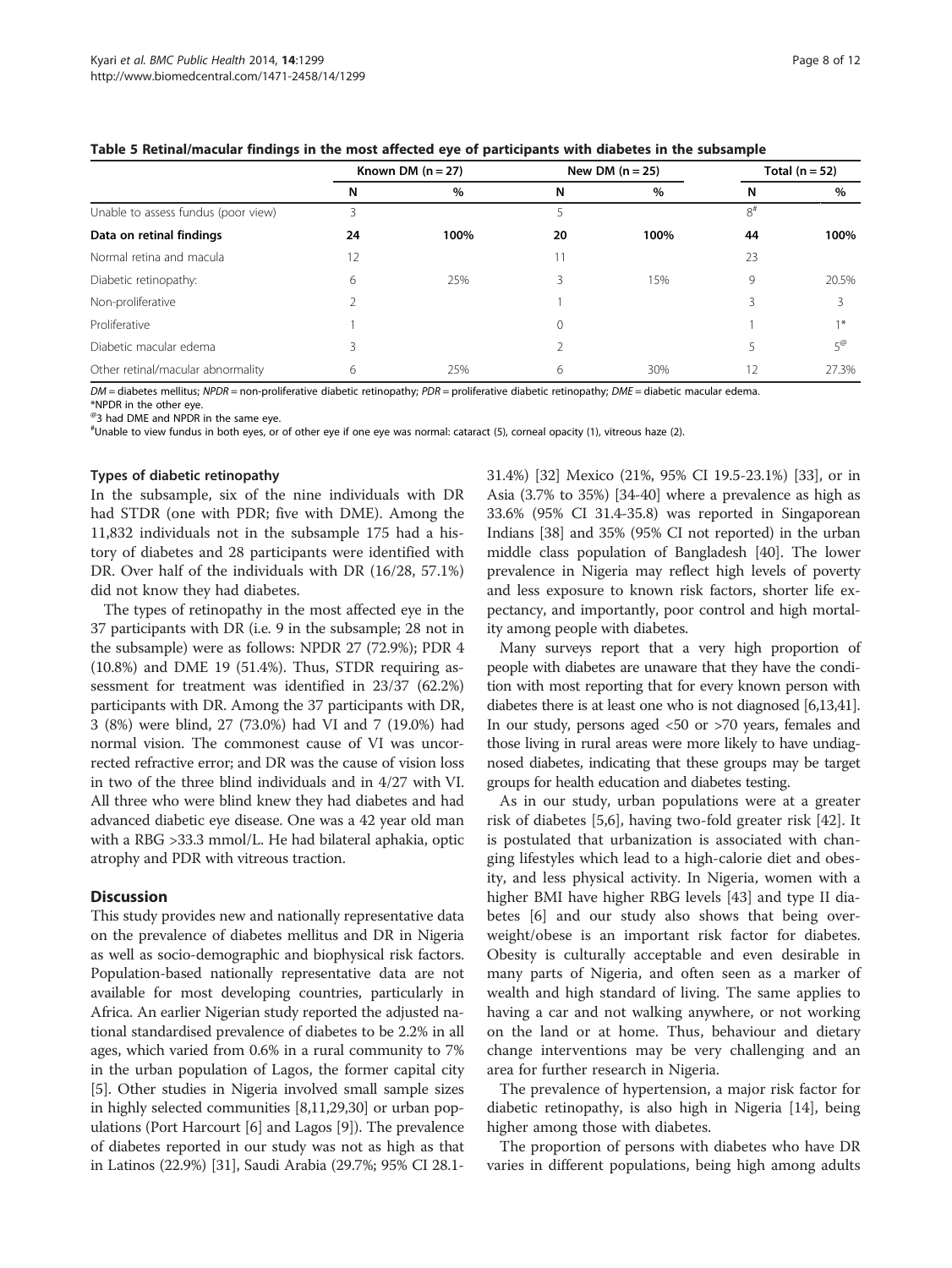in Mauritius (33%) [\[44](#page-10-0)], those aged 40 years and above in Latinos in Los Angeles, United States (47%) [\[31](#page-10-0)], Singaporean Malays (35%) [[35\]](#page-10-0), Singaporean Indians (30%) [\[38](#page-10-0)], the Handan Chinese (45%) [\[37](#page-10-0)] and in the those aged 50 years and above in Saudi Arabia (37%) [[32\]](#page-10-0) and Mexico (39%) [[33](#page-10-0)]. However, reported rates were generally lower in studies undertaken in middle income countries , being similar to our study: i.e. 19% in Andra Pradesh, India [[34\]](#page-10-0), 18% in Chennai, India [\[36](#page-10-0)], 15% in Guangzhou, China [\[45\]](#page-10-0) and 7.6% in Sao Paulo State, Brazil [[46\]](#page-10-0). Reasons for the lower proportion of DR among persons with diabetes in Nigeria compared with high income settings are likely to reflect a combination of factors. Firstly, the onset of the epidemic of diabetes is recent and most people with diabetes would not have had the condition long enough to develop DR. Second, many of participants with diabetes had significant un-operated cataract which would underestimate DR. Third, poor control of diabetes, as demonstrated in our study, is likely to increase the risk of other complications such as cardiovascular disease, renal failure and infection [[47,48\]](#page-11-0) and so increase the mortality rate. In our study, the proportion of DR that was sight threatening was high, possibly due to the high rates of uncontrolled diabetes and hypertension, but the sample size was small. Also, data on types of DR was derived from the whole study sample so the 28 cases of DR diagnosed in the non-normative sample would mainly have been detected as they had vision loss. In settings with highly efficient health systems and an educated population, rates of DR among people with diabetes can be very low. For example, in a study from Denmark only 7% of persons with diabetes had DR [[49](#page-11-0)] and none was sight-threatening.

Previous reports on DR in Nigeria were hospital-based, and the findings are difficult to interpret due to variation in case mix, methods of detecting DR and in the classification systems used [[50-59\]](#page-11-0).

In our study, similar to reports from Los Angeles Latinos [[31](#page-10-0)], Mexico [\[33\]](#page-10-0) and Brazil [\[46](#page-10-0)] persons with diabetes had two-fold greater odds of being blind or visually impaired than persons without diabetes, with the commonest causes being cataract and uncorrected refractive error. In those studies, DR was also a major cause of blindness in people with diabetes [[32,33,37\]](#page-10-0). However, in our study the contribution of DR to vision loss will have been underestimated, as the WHO method for assigning causes requires examiners to preferentially select treatable or preventable causes. For example, if an individual has diabetic macular edema and significant cataract, cataract should be selected as the cause as this is a readily reversible cause of vision loss.

Strengths of this study are that it included a nationally representative sample, and retinal images were read by an internationally recognised reading centre. The survey

teams were highly experienced clinicians, and rigorous quality control mechanisms were in place.

However, several limitations in relation to diabetes and DR are acknowledged. First, for logistical reasons, RBG testing was not feasible on the whole sample, but was only performed on the subsample of participants. This meant that the CIs around the prevalence estimate are wide which limits the usefulness of estimates of magnitude. Second, RBG was used rather than fasting blood glucose as the latter was not feasible in the context of this very large survey. To make a definite diagnosis of diabetes, repeat and confirmatory tests need to be done. Thirdly, the diagnosis of diabetes was based on a RBG of >11.1 mmol/ L performed by a glucose meter. RBG testing is not a widely accepted format for assessing prevalence of diabetes. It is a tool used mostly in clinical settings where other options are limited. We acknowledge that the accuracy and reproducibility of this method is poor but the results gave an estimate in a situation where there was dearth of data for prevalence of diabetes. Furthermore, the cut-off diagnostic value of >11.1 mmol/L would miss a number of people with altered glucose intolerance and diabetes. The aforementioned deficiencies could explain the numbers of diabetes being lower than might have been expected. The prevalence of diabetes presented here is thus, a minimum estimate. Another limitation was that diabetes was not classified as Type I or Type II, and information on the duration of diabetes was not sought. Due to lack of awareness of diabetes and inadequate primary and secondary health services in Nigeria, people present very late for a wide range of conditions, including diabetes. The year of diagnosis of diabetes would, therefore, markedly underestimate the duration of disease. The survey did not include individuals aged under 40 years of age, and diabetes may well be a problem in younger ages. Another limitation was that not all participants had dilated fundoscopy to detect DR and we might have missed some nonproliferative DR by direct fundoscopy in persons with normal visual acuity who did not have dilated retinal examination. In relation to risk factors for DR among people with diabetes, the power of the study to detect significant differences was low due to the small sample of participants with DR, and metabolic risk factors such as HbA1c were not assessed. Smoking was not explored as a risk factor, but cigarette smoking is unusual in Nigeria [[60](#page-11-0)] and questioning about this habit would not have been acceptable to many participants. The limitations of this study underscore the need to have further studies to provide precise estimates on the prevalence of NCDs in Nigeria including diabetes mellitus and hypertension, in collaboration with physicians and NCD experts using accurate and acceptable guidelines for population-based diagnosis and surveys.

Diabetes and its complications are likely to have considerable economic consequences both for individuals, their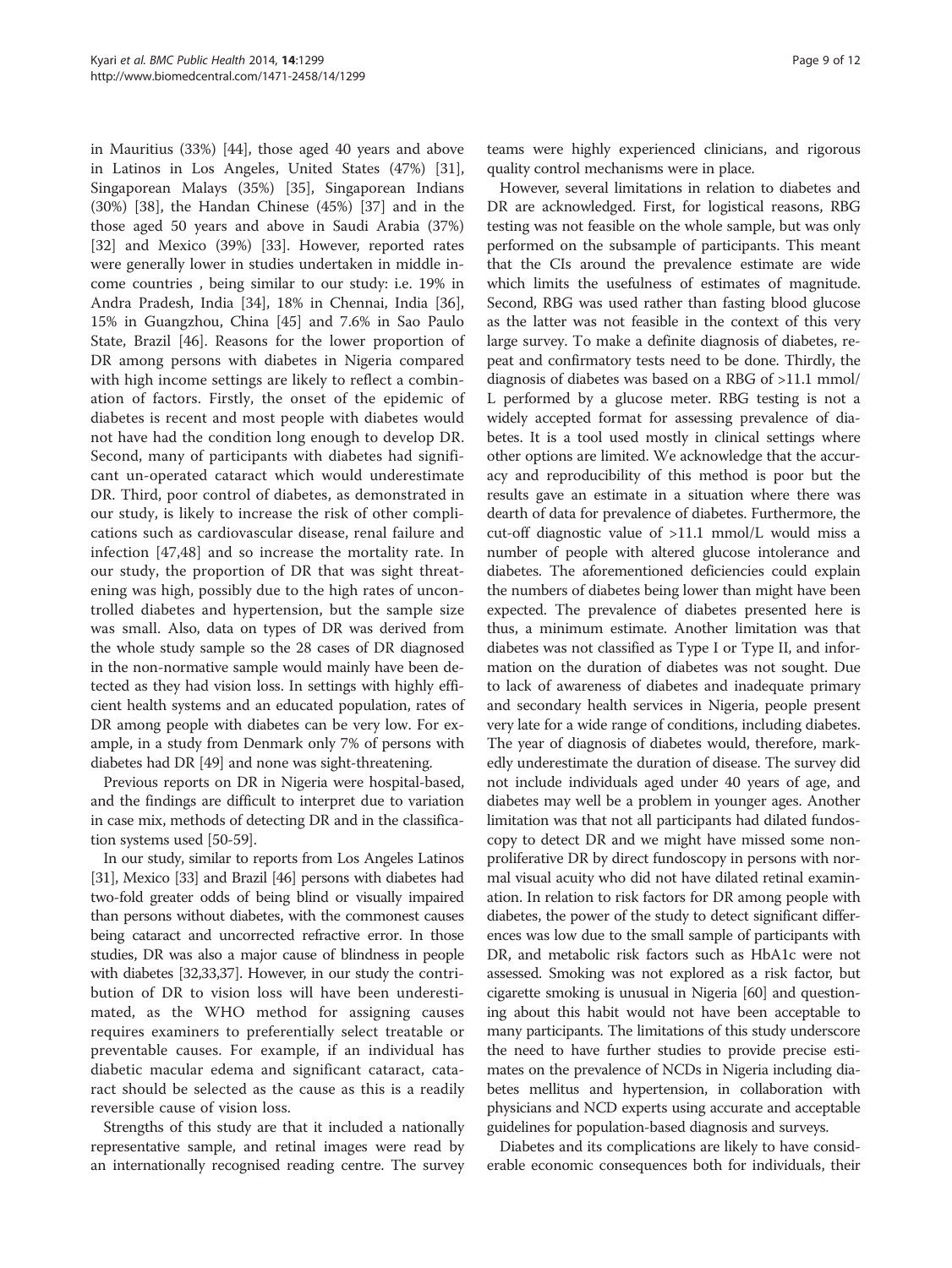<span id="page-9-0"></span>families and society. In Nigeria, health insurance is not yet widely available, and government as well as private providers charge user fees for consultations. There are other out of pocket expenditures for medication, blood tests and other investigations, and for the management of complications. In our study one in every 35 adults of working age (40-59 years) had diabetes, which is likely to impact on economic productivity. Cost-effective and cost-saving interventions are urgently needed for the early detection and optimal management of diabetes in Nigeria [\[61\]](#page-11-0) but it is recognised that there are scarcity of resources and numerous challenges to effective service delivery in Africa [[62](#page-11-0)]. Poor awareness of the disease underscores the need for public health strategies for the diagnosis and treatment of diabetes, especially in high-risk groups. There is also a need for control of behavioural risk factors, such as diet and exercise, to curtail the burden of NCDs in Nigeria, through behaviour change interventions which are based on sound evidence. Other challenges in relation to DR include lack of equipment for diagnosis and treatment, an inadequately trained health workforce [[62](#page-11-0),[63](#page-11-0)], poor drug procurement and delivery mechanisms, low patient awareness and adherence to treatment, poor attendance at eye clinics despite referral and weak management information systems [\[55\]](#page-11-0). Using projections from the 2013 Diabetes Atlas, the number of people with diabetes in Nigeria is likely to double over the next two decades. There is a need for a national policy on screening for NCDs which is integrated at the primary level of care and which addresses all elements of the health system. Physicians involved in diabetic care, optometrists and other primary eye care workers should ensure an effective system for detecting DR among persons with diabetes with referral mechanisms for confirmatory diagnosis and treatment. It has been suggested that models of screening and treatment of DR which are being implemented in India can be adapted for sub-Saharan African countries [\[62\]](#page-11-0). Further research is required to determine the optimum modes of service delivery to prevent, detect and treat DR and how eye health systems can respond to the rapidly changing burden of disease.

#### Conclusion

The study gives new epidemiological data for diabetes and DR in Nigeria. It is estimated that about 10% of people with diabetes aged ≥40 years in Nigeria may have sight-threatening diabetic retinopathy. The data will be relevant for development of health systems and services to respond to the growing burden of diabetes and its complications in sub-Saharan Africa.

#### Competing interests

The authors declare that they have no competing interests. The authors alone are responsible for the content and writing of the paper.

#### Authors' contributions

FK participated in acquisition of data, conception of the study, performed the statistical analysis and drafted the manuscript. AT participated in acquisition of data, literature search and drafting of manuscript. SS performed the data cleaning and statistical analysis. GVSM participated in the design of the study, acquisition of data and interpretation of data. TP participated in interpretation of data. CEG participated in conception of the study, acquisition of funding, participated in its design and coordination, acquisition of data and helped draft the manuscript. The Nigeria National Blindness and Visual Impairment Study Group made substantial contribution in acquisition and interpretation of data. All named authors have been involved in revising the manuscript critically for important intellectual content and gave approval of the version to be submitted for publication. The authors alone are responsible for the content and writing of the paper.

#### Acknowledgements

The Nigeria National Blindness and Visual Impairment Study was supported by Sightsavers International, UK ([http://www.sightsavers.org/\)](http://www.sightsavers.org/), Velux Stiftung, Germany [\(http://www.veluxstiftung.ch/home/index.php](http://www.veluxstiftung.ch/home/index.php)) and CBM, Germany ([http://www.cbm.org/\)](http://www.cbm.org/). Personnel were funded by their respective institutions (LSHTM; Federal and State Governments in Nigeria). The data analysis and writing was supported by the Fred Hollows Foundation ([http://](http://www.hollows.org.au/) [www.hollows.org.au/\)](http://www.hollows.org.au/) for FK. The funding organizations had no role in the study design, data collection and analysis, decision to publish, or preparation of the manuscript. The grant code of the London. School of Hygiene and Tropical Medicine was ITCRBY61 (The grant closed in 2010). The authors thank the Federal Ministry of Health, state governments and the local government authorities in Nigeria for providing accommodation to the survey teams and other administrative and logistical support during the survey. We also thank Dr Brendan Dineen for his epidemiological input, members of the technical advisory group, Mrs Oye Quaye for managing the finances, Auwal Shehu and Dania Charles for data entry, the teams of ophthalmologists, ophthalmic nurses, enumerators, interviewers, liaison officers, drivers and cooks and the staff in the Sightsavers country office for their financial, managerial and administrative support, without which this survey could not have been undertaken.The Nigeria National Blindness and Visual Impairment Study Group also consisted of: Mohammed M Abdull; Abubakar Tafawa Balewa University Teaching Hospital, Bauchi, Nigeria. Adenike Abiose; International Agency for Prevention of Blindness, Africa region, Ibadan, Nigeria. Gabriel Entekume; Vision Health Services, Ikeja, Lagos State, Nigeria. Christian Ezelum; Ministry of Health, Awka, Anambra State, Nigeria. Hannah B Faal; Africa Vision Research Institute (AVRI), Durban, South Africa. Abdullahi Imam; Ministry of Health, Minna, Niger State, Nigeria. Pak Sang Lee; Institute of Ophthalmology, University College London, London, UK. Mansur M Rabiu; National Eye Centre, Kaduna, Nigeria. Olufunmilayo O Bankole; Lions Eye Centre, Isolo General Hospital, Lagos State, Nigeria.

#### Author details

<sup>1</sup>International Centre for Eye Health, Department of Clinical Research, London School of Hygiene and Tropical Medicine, London, UK. <sup>2</sup>Department of Ophthalmology, College of Health Sciences, University of Abuja, Abuja, Nigeria. <sup>3</sup>Ministry of Health, Dutse, Jigawa State, Nigeria. <sup>4</sup>Medical Statistics Team, Division of Applied Health Sciences, University of Aberdeen, Aberdeen, UK. <sup>5</sup>Indian Institute of Public Health, Public Health Foundation of India Hyderabad, Andra Pradesh, India. <sup>6</sup>Moorfields Eye Hospital, London, UK<br><sup>7</sup>NIHB Biomodical Pesearch Centre at Moorfields Eye Hospital and LICL <sup>7</sup>NIHR Biomedical Research Centre at Moorfields Eye Hospital and UCL Institute of Ophthalmology, London, UK.

#### Received: 3 June 2014 Accepted: 11 December 2014 Published: 18 December 2014

#### References

- 1. Guariguata L, Whiting DR, Hambleton I, Beagley J, Linnenkamp U, Shaw JE: Global estimates of diabetes prevalence for 2013 and projections for 2035. Diabetes Res Clin Pract 2014, 103:137–149.
- 2. World Health Organization: Prevention of blindness from diabetes mellitus: report of a WHO consultation in Geneva, Switzerland, 9-11 November 2005. Geneva: World Health Organization; 2006.
- 3. Yau JW, Rogers SL, Kawasaki R, Lamoureux EL, Kowalski JW, Bek T, Chen SJ, Dekker JM, Fletcher A, Grauslund J, Haffner S, Hamman RF, Ikram MK,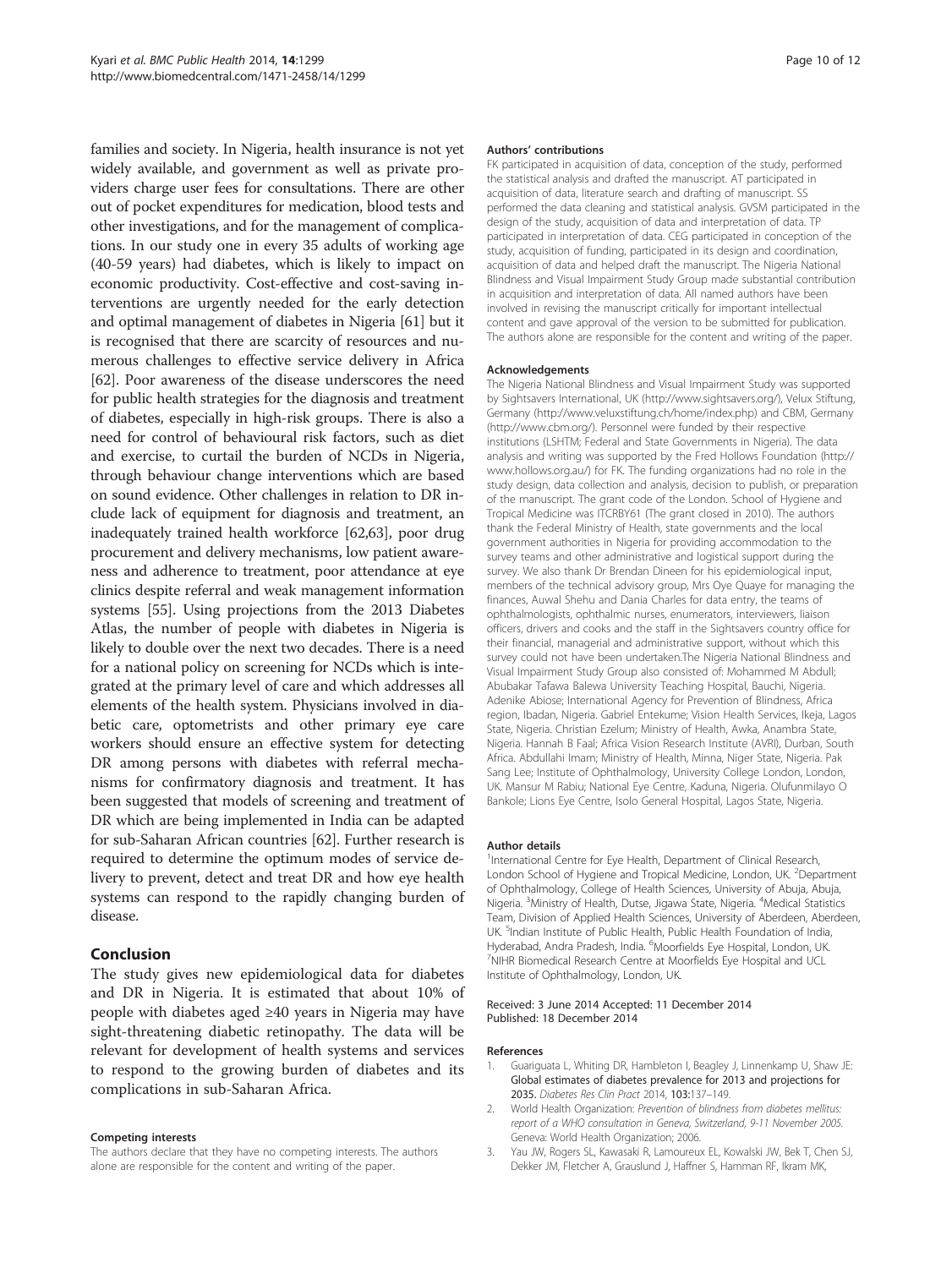<span id="page-10-0"></span>Kayama T, Klein BE, Klein R, Krishnaiah S, Mayurasakorn K, O'Hare JP, Orchard TJ, Porta M, Rema M, Roy MS, Sharma T, Shaw J, Taylor H, Tielsch JM, Varma R, Wang JJ, Wang N, et al.: Global prevalence and major risk factors of diabetic retinopathy. Diabetes Care 2012, 35:556–564.

- 4. Mohamed Q, Gillies MC, Wong TY: Management of diabetic retinopathy: a systematic review. JAMA 2007, 298:902–916.
- 5. World Health Organization: Diabetes Surveillance. Source: The National Expert Committee on NCD. Non-communicable diseases in Nigeria. Final report of a national survey. Federal Ministry of Health and Social Services, 1997. In WHO Global Infobase Version: 1292beta IBRef 100935a1. 2005:25–26. nigeria\_ndm\_countryprofile.pdf. [www.afro.who.int/en/downloads/](www.afro.who.int/en/downloads/doc_download/2528-nigeria.html) [doc\\_download/2528-nigeria.html.](www.afro.who.int/en/downloads/doc_download/2528-nigeria.html) Last accessed 23 December 2014.
- 6. Nyenwe EA, Odia OJ, Ihekwaba AE, Ojule A, Babatunde S: Type 2 diabetes in adult Nigerians: a study of its prevalence and risk factors in Port Harcourt, Nigeria. Diabetes Res Clin Pract 2003, 62:177–185.
- 7. Owoaje EE, Rotimi CN, Kaufman JS, Tracy J, Cooper RS: Prevalence of adult diabetes in Ibadan, Nigeria. East Afr Med J 1997, 74:299–302.
- Bakari AG, Onyemelukwe GC, Sani BG, Aliyu IS, Hassan SS, Aliyu TM: Prevalence of diabetes in suburban northern Nigeria: results of a public screening survey. Diab Int 1999, 9:59-60.
- 9. Onyemelukwe GC: The national expert committee on non-communicable diseases in Nigeria: report of a national survey of non-communicable diseases (south-west zone). In Federal Ministry of Health. 2003. [http://www.](http://www.profgconyemelukwe.com/publications/national-reports/) [profgconyemelukwe.com/publications/national-reports/](http://www.profgconyemelukwe.com/publications/national-reports/) (Nigeria NCD survey) Last accessed 23 December 2014.
- 10. Puepet FH, Ohwovoriole AE: Prevalence of risk factors for diabetes mellitus in a non-diabetic population in Jos, Nigeria. Niger J Med 2008, 17:71–74.
- 11. Dahiru T, Jibo A, Hassan AA, Mande AT: Prevalence of diabetes in a semiurban community in Northern Nigeria. Niger J Med 2008, 17:414–416.
- 12. Ekpenyong CE, Udokang NE, Akpan EE, Samson TK: Double burden, non-communicable diseases and risk factors evaluation in sub-Saharan Africa: The Nigerian experience. Eur J Sustainable Dev 2012, 1:249–270.
- 13. Amoah AG, Owusu SK, Adjei S: Diabetes in Ghana: a community based prevalence study in Greater Accra. Diabetes Res Clin Pract 2002, 56:197–205.
- 14. Murthy GV, Fox S, Sivasubramaniam S, Gilbert CE, Mahdi AM, Imam AU, Entekume G: Prevalence and risk factors for hypertension and association with ethnicity in Nigeria: results from a national survey. Cardiovasc J Afr 2013, 24:1–7.
- 15. United Nations: United Nations. 2013. [http://data.un.org/CountryProfile.aspx?](http://data.un.org/CountryProfile.aspx?crName=NIGERIA) [crName=NIGERIA.](http://data.un.org/CountryProfile.aspx?crName=NIGERIA) Last accessed 23 December 2014.
- 16. Kyari F, Gudlavalleti MV, Sivsubramaniam S, Gilbert CE, Abdull MM, Entekume G, Foster A: Prevalence of blindness and visual impairment in Nigeria: the National Blindness and Visual Impairment Study. Invest Ophthalmol Vis Sci 2009, 50:2033–2039.
- 17. Abdull MM, Sivasubramaniam S, Murthy GV, Gilbert C, Abubakar T, Ezelum C, Rabiu MM: Causes of blindness and visual impairment in Nigeria: the Nigeria national blindness and visual impairment survey. Invest Ophthalmol Vis Sci 2009, 50:4114–4120.
- 18. Dineen B, Gilbert CE, Rabiu M, Kyari F, Mahdi AM, Abubakar T, Ezelum CC, Gabriel E, Elhassan E, Abiose A, Faal H, Jiya JY, Ozemela CP, Lee PS, Gudlavalleti MV: The Nigerian national blindness and visual impairment survey: Rationale, objectives and detailed methodology. BMC Ophthalmol 2008, 8:17.
- 19. Mehra V, Minassian DC: A rapid method of grading cataract in epidemiological studies and eye surveys. Br J Ophthalmol 1988, 72:801–803.
- 20. Rosser DA, Laidlaw DA, Murdoch IE: The development of a "reduced logMAR" visual acuity chart for use in routine clinical practice. Br J Ophthalmol 2001, 85:432–436.
- 21. Bourne RR, Rosser DA, Sukudom P, Dineen B, Laidlaw DA, Johnson GJ, Murdoch IE: Evaluating a new logMAR chart designed to improve visual acuity assessment in population-based surveys. Eye (Lond) 2003, 17:754-758.
- 22. Thylefors B, Chylack LT Jr, Konyama K, Sasaki K, Sperduto R, Taylor HR, West S: A simplified cataract grading system. Ophthalmic Epidemiol 2002, 9:83–95.
- 23. Gavin III JR, Alberti KGMM, Davidson MB, DeFronzo RA, Drash A, Gabbe SG, Genuth S, Harris MI, Kahn R, Keen H, Knowler WC, Lebovitz H, Maclaren NK, Palmer JP, Raskin P, Rizza RA, and Stern MP, Expert Committee on the Diagnosis and Classification of Diabetes Mellitus: Report of the expert committee on the diagnosis and classification of diabetes mellitus. Diabetes Care 2003, 26(Suppl 1):S5–20.
- 24. Grading diabetic retinopathy from stereoscopic color fundus photographs–an extension of the modified Airlie House classification. ETDRS report number 10. Early Treatment Diabetic Retinopathy Study Research Group. Ophthalmology 1991, 98:786–806.
- 25. World Health Organization: Definition of Blindness. 2010. [http://www.who.](http://www.who.int/blindness/Change%20the%20Definition%20of%20Blindness.pdf) [int/blindness/Change%20the%20Definition%20of%20Blindness.pdf](http://www.who.int/blindness/Change%20the%20Definition%20of%20Blindness.pdf). Last accessed 23 December 2014.
- 26. World Health Organization: Coding Instructions for the WHO/PBL Eye Examination Record (version III). PBL/881 Geneva: WHO; 1988.
- 27. World Health Organization: Clinical guidelines for the management of hypertension. Cairo: EMRO Technical Publications Series; 29 WHO Regional Office for the Eastern Mediterranean; 2005.
- 28. World Health Organization: Global database on Body Mass Index. BMI classification. 2010. [http://apps.who.int/bmi/index.jsp?introPage=intro\\_3.](http://apps.who.int/bmi/index.jsp?introPage=intro_3.html) [html.](http://apps.who.int/bmi/index.jsp?introPage=intro_3.html) Last accessed 23 December 2014.
- 29. Ogunkolo OF, Amballi AA: Prevalence of Diabetes Mellitus in Newly Admitted Undergraduates of Olabisi Onabanjo University, Nigeria. NigMed Pract 2005, 47:26–28.
- 30. Erasmus RT, Ebonyi E, Fakeye C: Prevalence of diabetes mellitus in a rural Nigerian population. Nig Med Pract 1988, 15:128–138.
- 31. Varma R, Torres M, Pena F, Klein R, Azen SP: Prevalence of diabetic retinopathy in adult Latinos: the Los Angeles Latino eye study. Ophthalmology 2004, 111:1298–1306.
- 32. Al Ghamdi AH, Rabiu M, Hajar S, Yorston D, Kuper H, Polack S: Rapid assessment of avoidable blindness and diabetic retinopathy in Taif, Saudi Arabia. Br J Ophthalmol 2012, 96:1168–1172.
- 33. Polack S, Yorston D, Lopez-Ramos A, Lepe-Orta S, Baia RM, Alves L, Grau-Alvidrez C, Gomez-Bastar P, Kuper H: Rapid assessment of avoidable blindness and diabetic retinopathy in Chiapas, Mexico. Ophthalmology 2012, 119:1033–1040.
- 34. Krishnaiah S, Das T, Nirmalan PK, Shamanna BR, Nutheti R, Rao GN, Thomas R: Risk factors for diabetic retinopathy: Findings from The Andhra Pradesh Eye Disease Study. Clin Ophthalmol 2007, 1:475–482.
- 35. Wong TY, Cheung N, Tay WT, Wang JJ, Aung T, Saw SM, Lim SC, Tai ES, Mitchell P: Prevalence and risk factors for diabetic retinopathy: the Singapore Malay Eye Study. Ophthalmology 2008, 115:1869–1875.
- 36. Raman R, Rani PK, Reddi Rachepalle S, Gnanamoorthy P, Uthra S, Kumaramanickavel G, Sharma T: Prevalence of diabetic retinopathy in India: Sankara Nethralaya Diabetic Retinopathy Epidemiology and Molecular Genetics Study report 2. Ophthalmology 2009, 116:311–318.
- 37. Wang FH, Liang YB, Zhang F, Wang JJ, Wei WB, Tao QS, Sun LP, Friedman DS, Wang NL, Wong TY: Prevalence of diabetic retinopathy in rural China: the Handan Eye Study. Ophthalmology 2009, 116:461-467
- 38. Zheng Y, Lamoureux EL, Lavanya R, Wu R, Ikram MK, Wang JJ, Mitchell P, Cheung N, Aung T, Saw SM, Wong TY: Prevalence and risk factors of diabetic retinopathy in migrant Indians in an urbanized society in Asia: the Singapore Indian eye study. Ophthalmology 2012, 119:2119–2124.
- 39. Jee D, Lee WK, Kang S: Prevalence and risk factors for diabetic retinopathy: the Korea national health and nutrition examination survey 2008-2011. Invest Ophthalmol Vis Sci 2013, 54:6827-6833.
- Saquib N, Khanam MA, Saquib J, Anand S, Chertow GM, Barry M, Ahmed T, Cullen MR: High prevalence of type 2 diabetes among the urban middle class in Bangladesh. BMC Public Health 2013, 13:1032.
- 41. Mbanya JC, Ngogang J, Salah JN, Minkoulou E, Balkau B: Prevalence of NIDDM and impaired glucose tolerance in a rural and an urban population in Cameroon. Diabetologia 1997, 40:824–829.
- 42. Sobngwi E, Mauvais-Jarvis F, Vexiau P, Mbanya JC, Gautier JF: Diabetes in Africans. Part 1: epidemiology and clinical specificities. Diabetes Metab 2001, 27:628-634.
- 43. Bakari AG, Onyemelukwe GC, Sani BG, Aliyu IS, Hassan SS, Aliyu TM: Relationship between random blood sugar and body mass index in an African population. Int J Diab Metab 2006, 14:144–145.
- 44. Dowse GK, Humphrey AR, Collins VR, Plehwe W, Gareeboo H, Fareed D, Hemraj F, Taylor HR, Tuomilehto J, Alberti KG, Zimmet PZ: Prevalence and risk factors for diabetic retinopathy in the multiethnic population of Mauritius. Am J Epidemiol 1998, 147:448–457.
- 45. Wang J, Zhang RY, Chen RP, Sun J, Yang R, Ke XY, Chen H, Cai DH: Prevalence and risk factors for diabetic retinopathy in a high-risk Chinese population. BMC Public Health 2013, 13:633.
- 46. Schellini SA, Carvalho GM, Rendeiro FS, Padovani CR, Hirai FE: Prevalence of diabetes and diabetic retinopathy in a brazilian population. Ophthalmic Epidemiol 2014, 21:33–38.